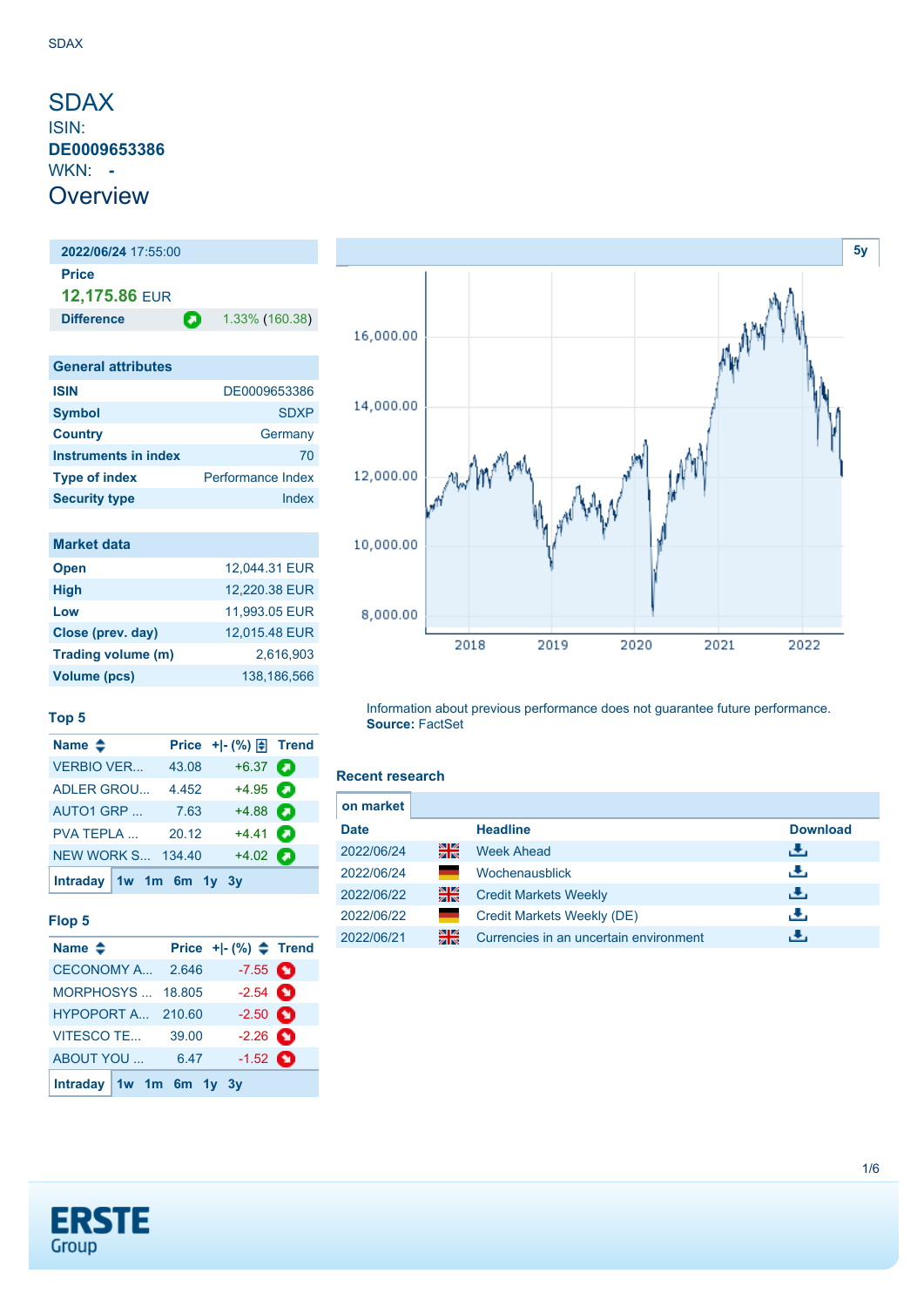| <b>Futures and Options</b> |  |
|----------------------------|--|
| <b>Related Futures</b>     |  |
| <b>Related Options</b>     |  |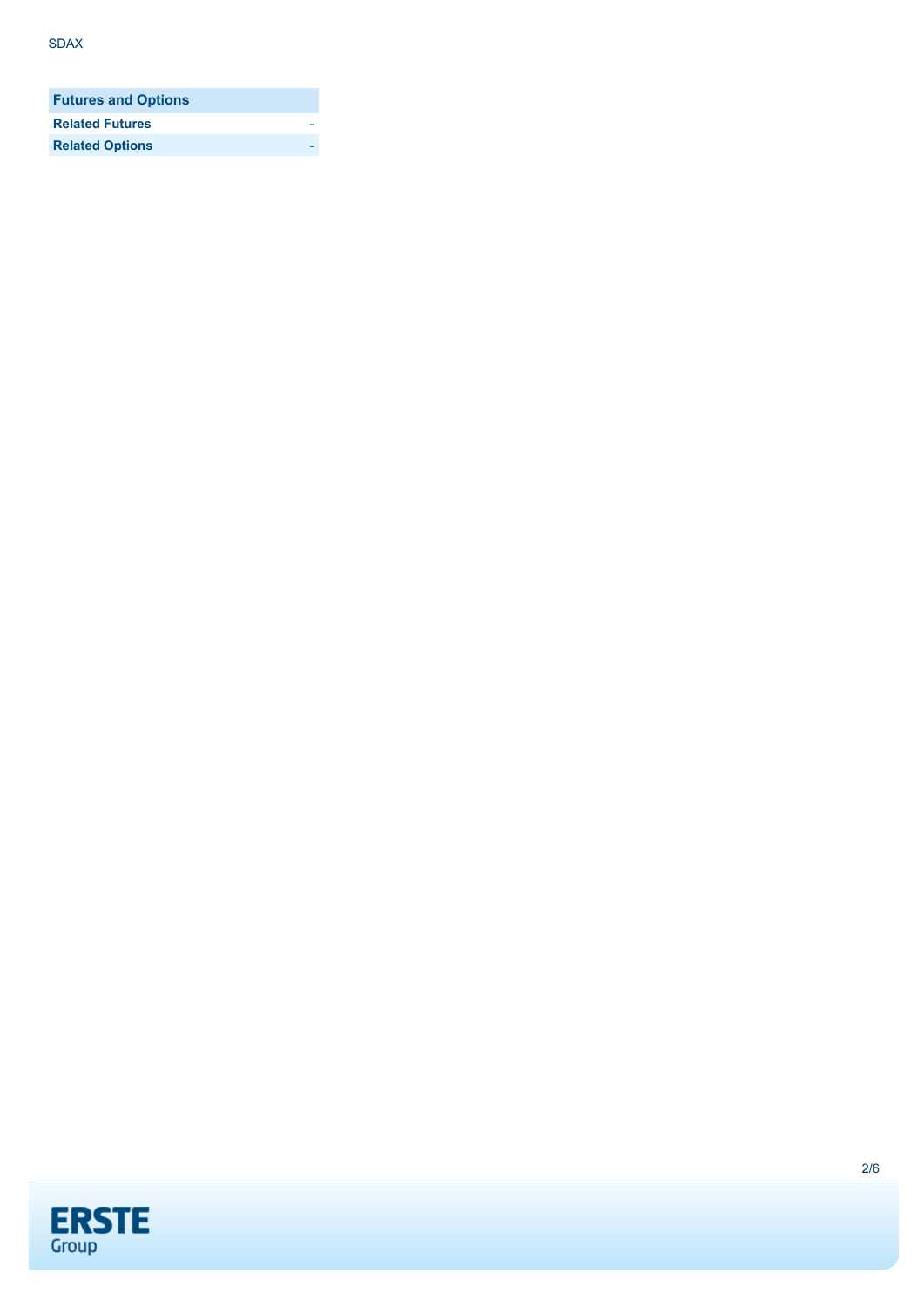## **Details**

**2022/06/24** 17:55:00 **Price**

**12,175.86** EUR

**Difference 1.33% (160.38)** 

| <b>General attributes</b> |              |
|---------------------------|--------------|
| <b>ISIN</b>               | DE0009653386 |
| <b>Symbol</b>             | <b>SDXP</b>  |
| <b>Country</b>            | Germany      |
| <b>Security type</b>      | Index        |
| Instruments in index      | 70           |

|  | <b>Market data</b> |  |
|--|--------------------|--|
|  |                    |  |
|  |                    |  |

| 12,044.31 EUR |
|---------------|
| 12,220.38 EUR |
| 11,993.05 EUR |
| 12,015.48 EUR |
| 2.616.903     |
| 138.186.566   |
|               |

### **Performance and Risk**

|                                           | 6m              | 1v    | 3v       |
|-------------------------------------------|-----------------|-------|----------|
| Perf $(\%)$                               | -25.27% -23.53% |       | $+9.21%$ |
| Perf (abs.) -4,117.77 -3,746.87 +1,026.82 |                 |       |          |
| <b>Beta</b>                               |                 |       |          |
| <b>Volatility</b>                         | 28.91           | 23.26 | 23.57    |



Information about previous performance does not guarantee future performance. **Source:** FactSet

| <b>Price data</b>                           |                            |
|---------------------------------------------|----------------------------|
| Ø price 5 days   Ø volume 5 days (pcs.)     | 12,268.31 EUR (2,140,639)  |
| Ø price 30 days   Ø volume 30 days (pcs.)   | 13,129.72 EUR (2,318,235)  |
| Ø price 100 days   Ø volume 100 days (pcs.) | 13,843.26 EUR (3,051,384)  |
| Ø price 250 days   Ø volume 250 days (pcs.) | 15,434.37 EUR (3,095,200)  |
| <b>YTD High   date</b>                      | 16,829.89 EUR (2022/01/04) |
| <b>YTD Low   date</b>                       | 11,942.26 EUR (2022/06/23) |
| 52 Weeks High   date                        | 17,450.14 EUR (2021/11/09) |
| 52 Weeks Low   date                         | 11,942.26 EUR (2022/06/23) |

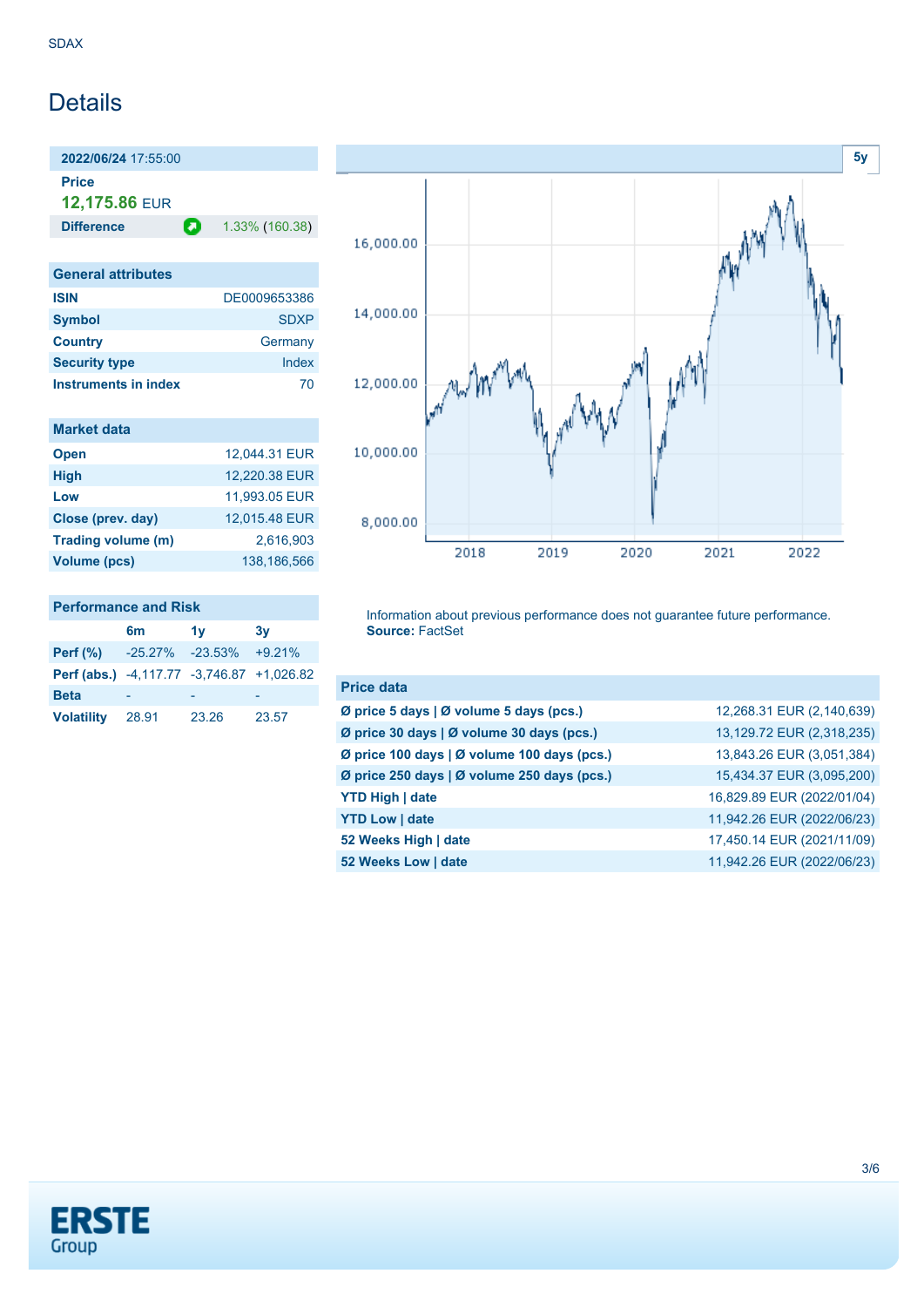# Composition

| Name $\triangle$<br><b>ISIN</b>                      | <b>Price</b> | Diff % $\triangleq$<br>$Diff +/-$ | Performance $\triangle$ | <b>Date</b><br><b>Time</b> | Turnover Pc. <b>←</b><br>Turnover Money ♦ |
|------------------------------------------------------|--------------|-----------------------------------|-------------------------|----------------------------|-------------------------------------------|
| <b>1&amp;1 AG</b><br>DE0005545503                    | 18.44        | 1.49%<br>0.27                     | ▋                       | 22/06/24<br>17:35:02       | 45.893<br>845,437.77                      |
| <b>AAREAL BANK AG</b><br>DE0005408116                | 28.70        | $-0.35%$<br>$-0.10$               |                         | 22/06/24<br>17:35:07       | 80,352<br>2,313,870.14                    |
| ABOUT YOU HOLDING SE NPV<br>DE000A3CNK42             | 6.47         | $-1.52%$<br>$-0.10$               |                         | 22/06/24<br>17:35:06       | 597,828<br>3,739,018.30                   |
| <b>ADESSO AG</b><br>DE000A0Z23Q5                     | 163.00       | 1.12%<br>1.80                     | ▌                       | 22/06/24<br>17:35:29       | 2,138<br>347,773.60                       |
| <b>ADLER GROUP SA</b><br>LU1250154413                | 4.452        | 4.95%<br>0.21                     |                         | 22/06/24<br>17:35:01       | 256,447<br>1,116,884.41                   |
| ADVA OPTICAL NETWORKING S<br>DE000A3MQBT1            | 13.30        | 2.31%<br>0.30                     | ▀                       | 22/06/24<br>17:42:26       | 20,527<br>270,819.50                      |
| <b>AMADEUS FIRE AG</b><br>DE0005093108               | 120.80       | 1.85%<br>2.20                     | Ξ                       | 22/06/24<br>17:35:15       | 3,041<br>367,234.80                       |
| <b>ATOSS SOFTWARE AG</b><br>DE0005104400             | 128.40       | 0.94%<br>1.20                     | ▌                       | 22/06/24<br>17:35:19       | 2,976<br>383,138.20                       |
| <b>AUTO1 GRP NPV</b><br>DE000A2LQ884                 | 7.63         | 4.88%<br>0.36                     |                         | 22/06/24<br>17:35:28       | 262,253<br>1,976,375.56                   |
| <b>BASLER AG</b><br>DE0005102008                     | 79.30        | 3.93%<br>3.00                     |                         | 22/06/24<br>17:35:19       | 4,282<br>337,520.20                       |
| <b>BAYWA AG</b><br>DE0005194062                      | 43.15        | 1.77%<br>0.75                     | Ξ                       | 22/06/24<br>17:35:12       | 15,815<br>680,750.75                      |
| <b>BILFINGER SE</b><br>DE0005909006                  | 27.48        | 1.85%<br>0.50                     | ⋾                       | 22/06/24<br>17:35:12       | 40,542<br>1,110,940.92                    |
| <b>CECONOMY AG</b><br>DE0007257503                   | 2.646        | $-7.55%$<br>$-0.22$               |                         | 22/06/24<br>17:35:22       | 892,929<br>2,414,136.20                   |
| CEWE STIFTUNG & CO. KGAA<br>DE0005403901             | 81.30        | 2.26%<br>1.80                     | Ξ                       | 22/06/24<br>17:35:19       | 4,315<br>349,424.90                       |
| <b>COMPUGROUP MEDICAL SE &amp; C</b><br>DE000A288904 | 42.32        | 1.54%<br>0.64                     | ▋                       | 22/06/24<br>17:35:22       | 77,174<br>3,268,278.80                    |
| <b>DERMAPHARM HOLDING SE</b><br>DE000A2GS5D8         | 46.82        | 2.95%<br>1.34                     |                         | 22/06/24<br>17:35:11       | 42,773<br>1,990,838.32                    |
| DEUTSCHE EUROSHOP AG<br>DE0007480204                 | 22.04        | 0.46%<br>0.10                     |                         | 22/06/24<br>17:35:17       | 143,393<br>3,158,544.86                   |
| <b>DEUTSCHE PFAND AG</b><br>DE0008019001             | 9.11         | 0.33%<br>0.03                     |                         | 22/06/24<br>17:35:22       | 343,813<br>3, 143, 145. 40                |
| <b>DEUTZ AG</b><br>DE0006305006                      | 3.844        | 3.89%<br>0.14                     |                         | 22/06/24<br>17:35:14       | 692,657<br>2,619,126.23                   |
| <b>DIC ASSET AG</b><br>DE000A1X3XX4                  | 11.40        | 1.60%<br>0.18                     | ⋾                       | 22/06/24<br>17:35:19       | 67,156<br>758,172.76                      |
| DRÄGERWERK AG & CO. KGAA<br>DE0005550636             | 48.45        | 1.68%<br>0.80                     | ⋾                       | 22/06/24<br>17:35:05       | 13,957<br>674,966.15                      |
| DWS GROUP GMBH & CO. KGAA<br><b>DE000DWS1007</b>     | 26.06        | 1.88%<br>0.48                     | Ξ                       | 22/06/24<br>17:35:03       | 130,429<br>3,383,533.70                   |
| <b>ECKERT &amp; ZIEGLER STRAHLEN</b><br>DE0005659700 | 36.80        | 2.79%<br>1.00                     |                         | 22/06/24<br>17:35:21       | 83,928<br>3,069,508.50                    |
| <b>FIELMANN AG</b><br>DE0005772206                   | 48.26        | 1.69%<br>0.80                     | ⋾                       | 22/06/24<br>17:35:20       | 51,429<br>2,469,193.70                    |
| <b>FLATEXDEGIRO AG</b><br>DE000FTG1111               | 10.11        | 2.64%<br>0.26                     |                         | 22/06/24<br>17:35:11       | 404,037<br>4,047,842.85                   |

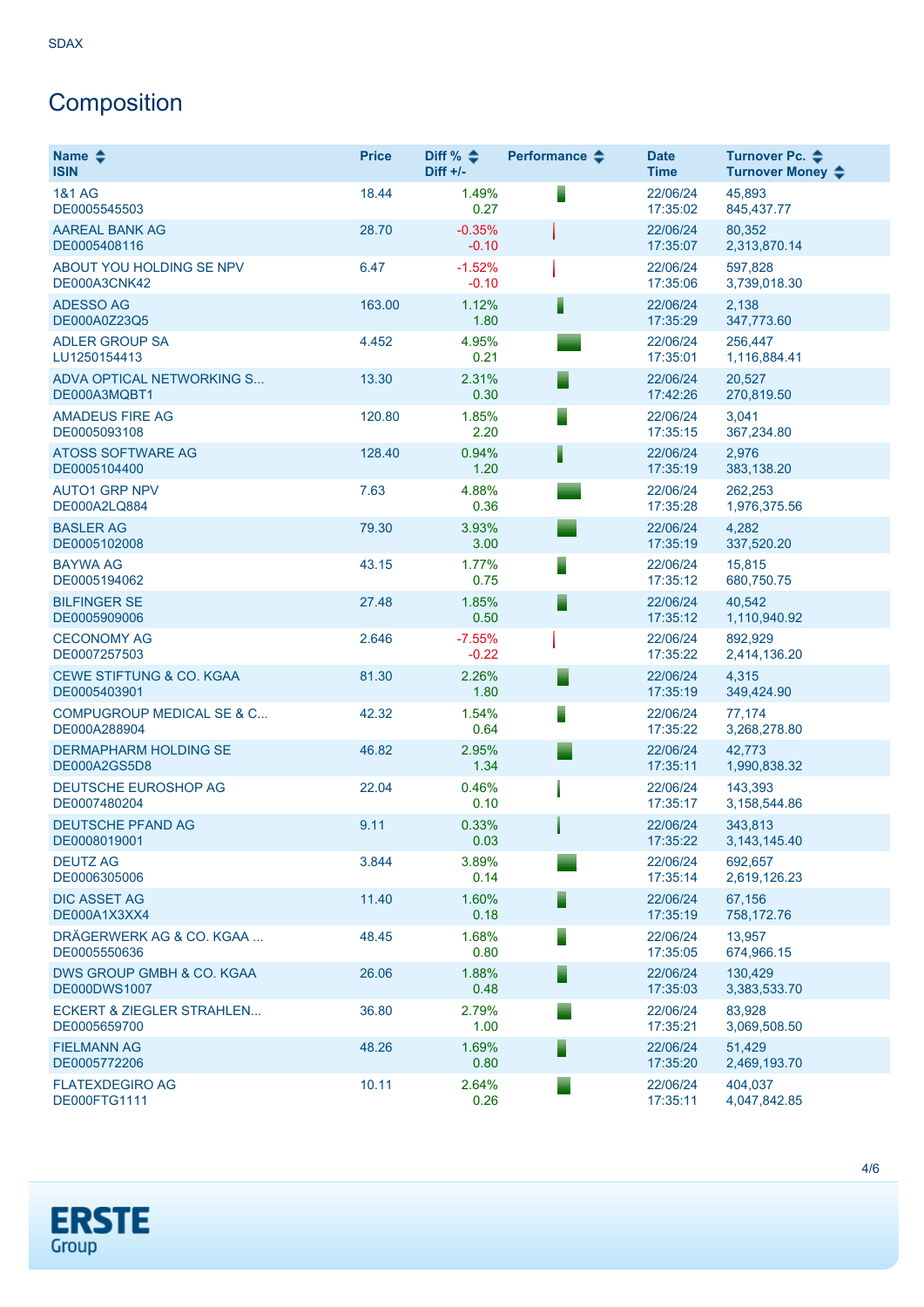| <b>GFT TECHNOLOGIES AG</b><br>DE0005800601          | 37.70  | 2.45%<br>0.90       |   | 22/06/24<br>17:35:08 | 25,111<br>944,239.85      |
|-----------------------------------------------------|--------|---------------------|---|----------------------|---------------------------|
| <b>GRENKE AG</b><br>DE000A161N30                    | 24.24  | 0.17%<br>0.04       |   | 22/06/24<br>17:39:47 | 33,066<br>796,240.50      |
| <b>HAMBORNER REIT AG</b><br>DE000A3H2333            | 8.64   | 1.17%<br>0.10       |   | 22/06/24<br>17:35:02 | 64,366<br>553,041.95      |
| HEIDELBERGER DRUCKMASCHIN<br>DE0007314007           | 1.551  | 1.97%<br>0.03       |   | 22/06/24<br>17:35:29 | 1,266,229<br>1,946,936.46 |
| <b>HELLA GMBH &amp; CO KGAA</b><br>DE000A13SX22     | 64.65  | $-0.46%$<br>$-0.30$ |   | 22/06/24<br>17:35:24 | 21,880<br>1,413,134.40    |
| <b>HENSOLDT AG NPV</b><br><b>DE000HAG0005</b>       | 22.55  | 1.81%<br>0.40       |   | 22/06/24<br>17:35:07 | 197,209<br>4,435,262.35   |
| <b>HOCHTIEF AG</b><br>DE0006070006                  | 47.64  | 2.67%<br>1.24       |   | 22/06/24<br>17:35:00 | 91,019<br>4,305,735.41    |
| <b>HORNBACH HOLDING AG &amp; CO</b><br>DE0006083405 | 79.25  | $-1.25%$<br>$-1.00$ |   | 22/06/24<br>17:36:11 | 39,514<br>3,144,076.20    |
| <b>HYPOPORT AG</b><br>DE0005493365                  | 210.60 | $-2.50%$<br>$-5.40$ |   | 22/06/24<br>17:35:09 | 7,562<br>1,613,416.60     |
| <b>INDUS HOLDING AG</b><br>DE0006200108             | 22.90  | 3.15%<br>0.70       |   | 22/06/24<br>17:35:11 | 24,582<br>558,619.10      |
| <b>INSTONE REAL ESTATE GROUP</b><br>DE000A2NBX80    | 11.90  | $-0.34%$<br>$-0.04$ |   | 22/06/24<br>17:35:08 | 98,598<br>1,173,150.22    |
| <b>JENOPTIK AG</b><br>DE000A2NB601                  | 21.84  | 2.15%<br>0.46       | ▘ | 22/06/24<br>17:35:07 | 109,856<br>2,381,280.10   |
| <b>JOST WERKE AG</b><br><b>DE000JST4000</b>         | 37.25  | 1.36%<br>0.50       | F | 22/06/24<br>17:35:08 | 15,298<br>567,077.45      |
| KLOECKNER & CO. SE<br>DE000KC01000                  | 7.57   | 3.84%<br>0.28       |   | 22/06/24<br>17:35:19 | 889,253<br>6,538,859.66   |
| <b>KONTRON AG</b><br>AT0000A0E9W5                   | 14.48  | 2.12%<br>0.30       | Е | 22/06/24<br>17:35:02 | 42,914<br>614,308.80      |
| <b>KRONES AG</b><br>DE0006335003                    | 71.50  | 1.92%<br>1.35       | ▀ | 22/06/24<br>17:35:56 | 18,932<br>1,342,096.15    |
| KWS SAAT SE & CO. KGAA<br>DE0007074007              | 56.20  | 0.18%<br>0.10       |   | 22/06/24<br>17:35:20 | 5,011<br>280,818.80       |
| <b>MEDIOS AG</b><br>DE000A1MMCC8                    | 26.30  | 2.33%<br>0.60       | ▘ | 22/06/24<br>17:35:03 | 6,857<br>179,622.70       |
| <b>METRO AG (NEW)</b><br>DE000BFB0019               | 7.82   | 2.29%<br>0.18       | ▘ | 22/06/24<br>17:35:23 | 317,543<br>2,469,217.51   |
| <b>MORPHOSYS AG</b><br>DE0006632003                 | 18.805 | $-2.54%$<br>$-0.49$ |   | 22/06/24<br>17:35:15 | 134,383<br>2,576,508.77   |
| NAGARRO SE<br>DE000A3H2200                          | 113.80 | 2.89%<br>3.20       |   | 22/06/24<br>17:35:07 | 17,731<br>2,013,889.00    |
| <b>NEW WORK SE</b><br>DE000NWRK013                  | 134.40 | 4.02%<br>5.20       |   | 22/06/24<br>17:35:27 | 5,455<br>731,203.00       |
| NORMA GROUP SE<br>DE000A1H8BV3                      | 21.86  | 2.44%<br>0.52       |   | 22/06/24<br>17:35:02 | 71,639<br>1,551,512.98    |
| <b>PATRIZIA AG</b><br>DE000PAT1AG3                  | 11.66  | 3.92%<br>0.44       |   | 22/06/24<br>17:35:20 | 59,936<br>695,952.54      |
| PFEIFFER VACUUM TECHNOLOG<br>DE0006916604           | 150.00 | $0.00\%$<br>0.00    |   | 22/06/24<br>17:35:04 | 2,959<br>444,198.20       |
| <b>PNE WIND AG</b><br>DE000A0JBPG2                  | 13.00  | $-0.76%$<br>$-0.10$ |   | 22/06/24<br>17:35:01 | 61,309<br>798,442.86      |
| <b>PVA TEPLA AG</b><br>DE0007461006                 | 20.12  | 4.41%<br>0.85       |   | 22/06/24<br>17:35:00 | 57,401<br>1,132,678.21    |
| <b>SAF-HOLLAND SE</b>                               | 6.665  | 1.37%               |   | 22/06/24             | 221,281                   |